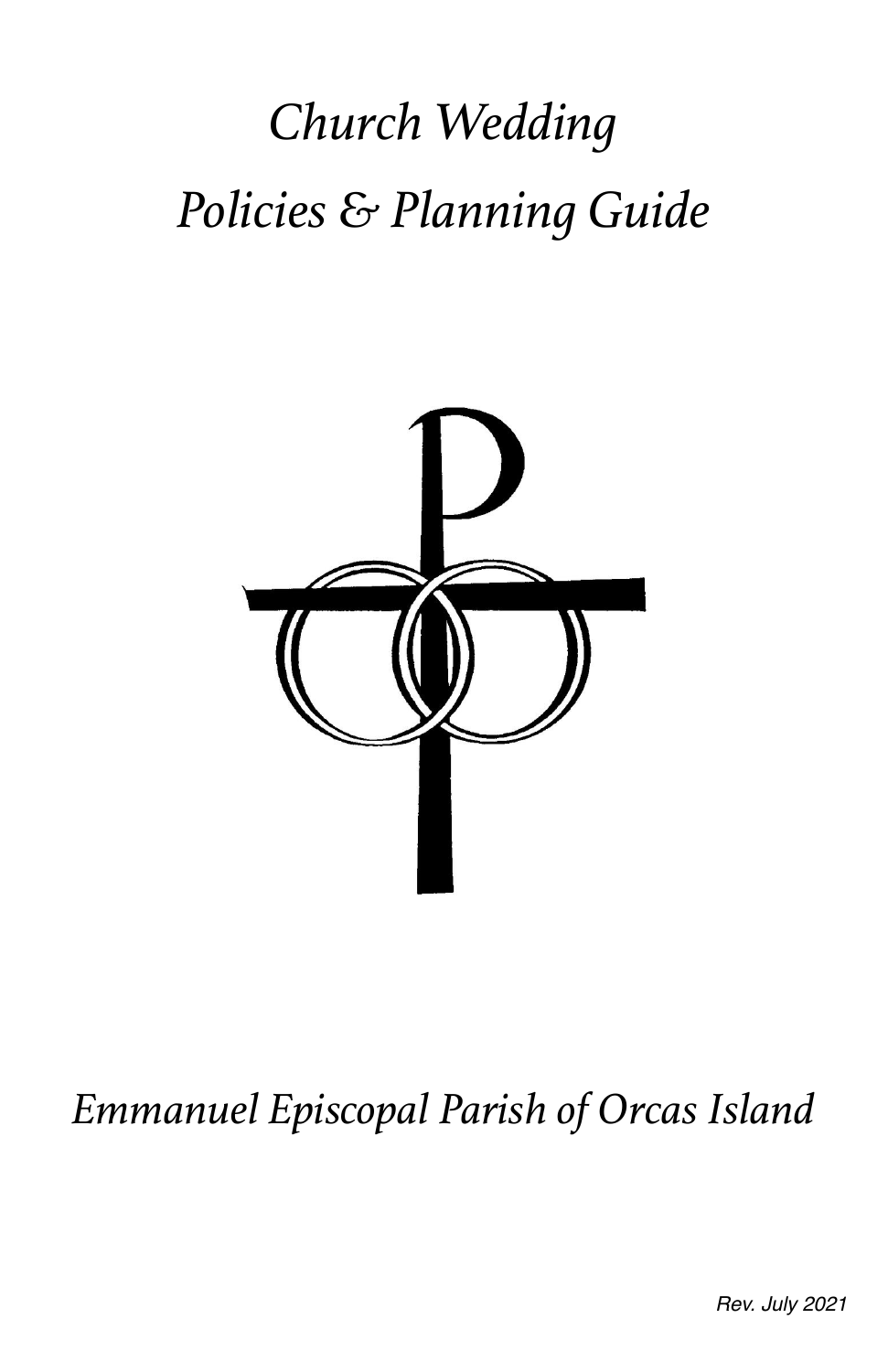## **WE REJOICE WITH YOU!**

First of all, we are delighted that you are considering celebrating your marriage and that you seek the blessing of God in Church. We want to begin by asking God's blessing for both of you in this journey:

*Blessed are you, God source of Love. You give abundant joy to this couple. Bring them to the day of their wedding in safety and peace. Pour out your grace on them. Help them know how beloved they are in you and help them live inside the deep joy of that knowing. Assist them as they submit their hearts to the yoke of love so that they come into its perfect freedom. We pray in the name of the Christ whose desire for us all, simply and wholly, is You. Amen.*

## **BEING MARRIED AT EMMANUEL EPISCOPAL CHURCH**

To assist you in discerning if Emmanuel Episcopal Church on Orcas Island would be a good fit for your wedding we want you to be aware that:

- 1. We are a Christian church and the weddings we celebrate are according to the spiritual tradition of the Episcopal Church, a part of the Anglican Communion. We cannot function as a commercial "wedding chapel". We want to be true to our spiritual path so we are unable to accommodate couples who oppose having a Church/Christian wedding or object to the beliefs, rituals, and practices of the Episcopal Church.
- 2. The officiant is typically the rector or assistant priest of our church, who will witness and bless the marriage on behalf of the church. Another clergy officiant needs permission from the rector to celebrate a marriage at Emmanuel. Usually clergy have to be part of a church in full communion with the Episcopal Church (*Evangelical Lutheran Church in America; The Moravian Church; Old*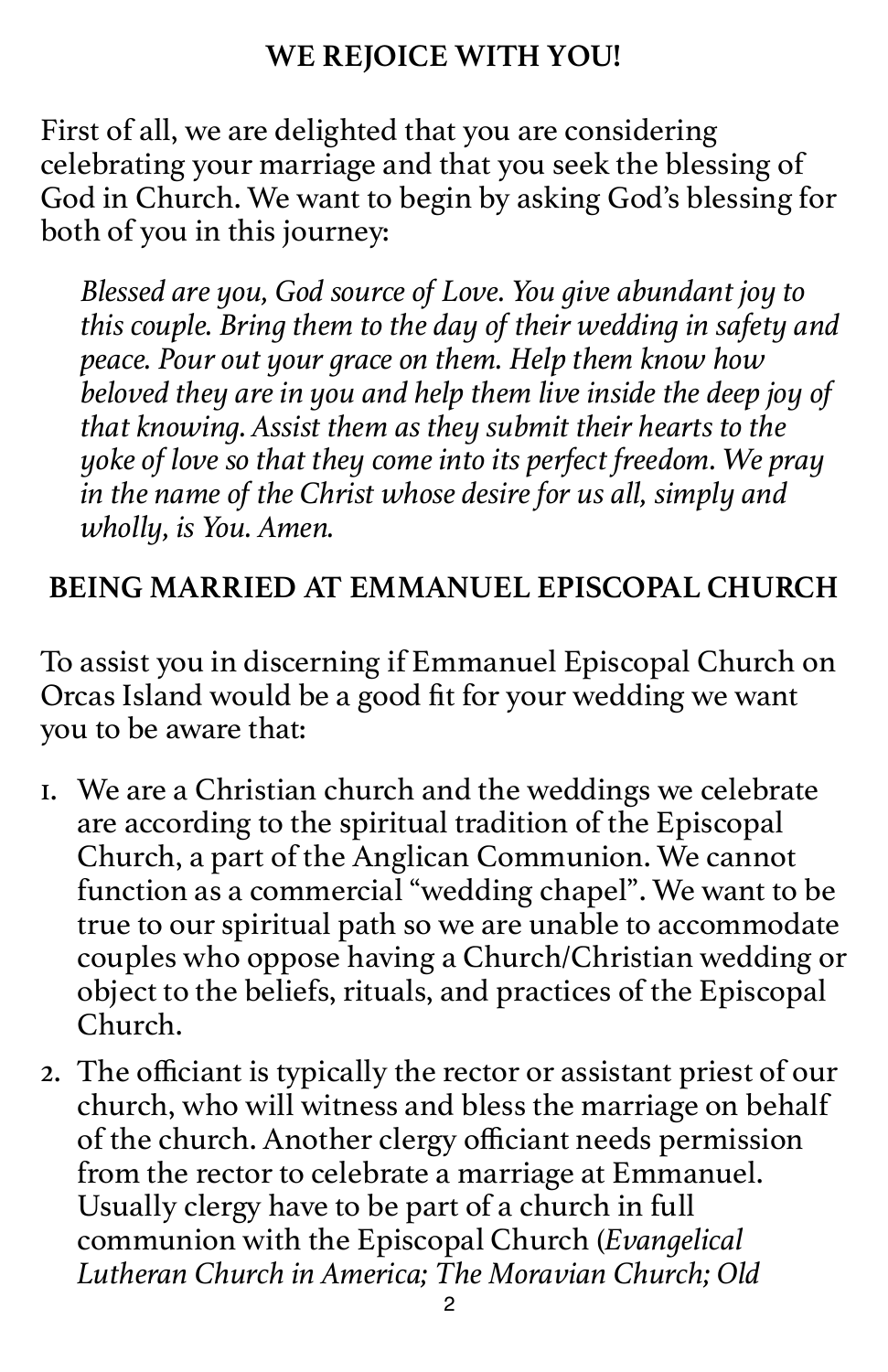*Catholic Churches of the Union of Utrecht; Philippine Independent Church; Mar Thoma Syrian Church of Malabar, India; Church of Sweden*) or a church that is an Ecumenical Dialogue Partner (*United Methodist, Presbyterian USA, Roman Catholic*).

- 3. We also have to conform to **[State laws](http://www.sanjuanco.com/176/Marriage-Licenses)** governing the creation of the civil status of a marriage and also to the laws the Episcopal Church governing the solemnization of Holy Matrimony. If you wish not to have a civil marriage but rather the blessing of your covenant please discuss this with the priest early. It is also possible to have a previous civil ceremony blessed.
- 4. Those who are not active members of an Episcopal parish should not immediately assume that they will be able to marry at Emmanuel. If you are from outside this parish, it is, therefore, very important that you do not announce a date for your marriage at Emmanuel until you and your future spouse have met with the priest and the suitability of the celebration of your marriage (both for you as a couple and family and us as a community of faith) in our Church has been determined. We require you communicate with the priest at least ninety (90) days before the wedding.
- 5. We require that at least one in the couple identifies as a Christian and has received the sacrament of Baptism. We know we have a beautiful space but the main reason a couple should be married at Emmanuel is because they wish to consecrate their love through the ceremonies of a church wedding.
- 6. For the Episcopal Church, Holy Matrimony is a physical and spiritual union of two persons, entered into within the community of faith, by mutual consent of heart, mind, and will, and with intent that it be lifelong. We ask the couple to be in agreement to the following basic understanding of what marriage is for us by signing the following statement that is found in the application form: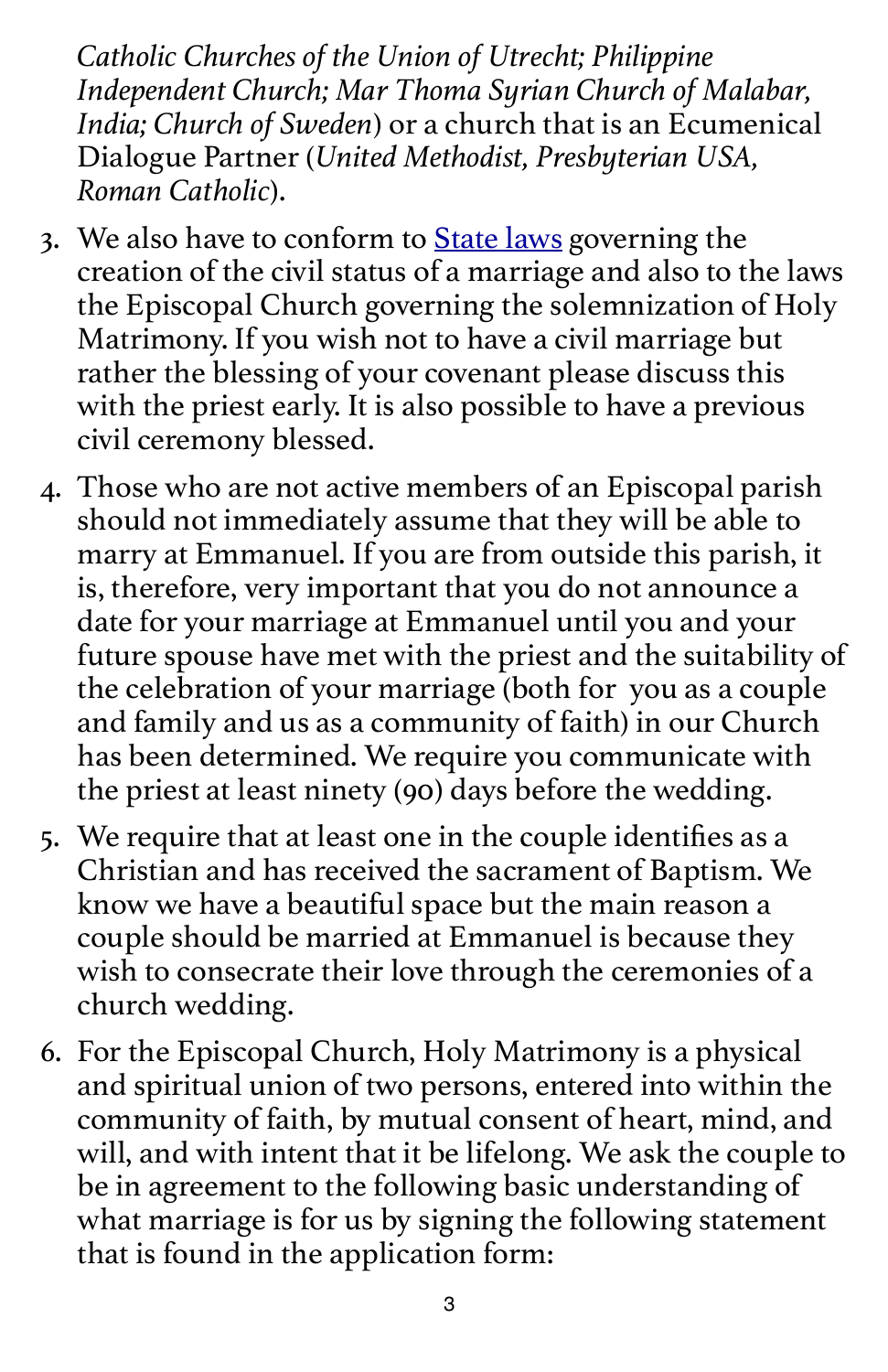**We understand the teaching of the church that God's purpose for our marriage is for our mutual joy, for the help and comfort we will give to each other in prosperity and adversity, and, when it is God's will, for the gift and heritage of children and their nurture in the knowledge and love of God. We also understand that our marriage is to be unconditional, mutual, exclusive, faithful, and lifelong; and we engage to make the utmost effort to accept these gifts and fulfill these duties, with the help of God and the support of our community.** 

*(2018 Constitution & Canons of the Episcopal Church* I,18:4)

- 7. The couple needs to have a series of meetings (around 4) with our priest to prepare for the marriage (its meaning and purpose) and the wedding ceremony itself. The marriage petition (see attached form) needs to be at least 90 days prior to the desired wedding date. Before committing with vendors please make sure the marriage is possible with our priest.
- 8. Consider coming to Emmanuel for a Sunday service before the wedding itself to have a blessing as you prepare for your marriage. Some couples chose to have their engagement blessing at this time.
- 9. The Episcopal Church believes in marriage equality and celebrates and blesses marriages between same-sex couples.
- 10.Marriages are not celebrated on Sundays or during the penitential season of Lent (between Ash Wednesday and Easter).
- 11. Usually the wedding ceremony is celebrated at the church. However our rector is amenable to other venues on the island if these are more convenient for the couple and family.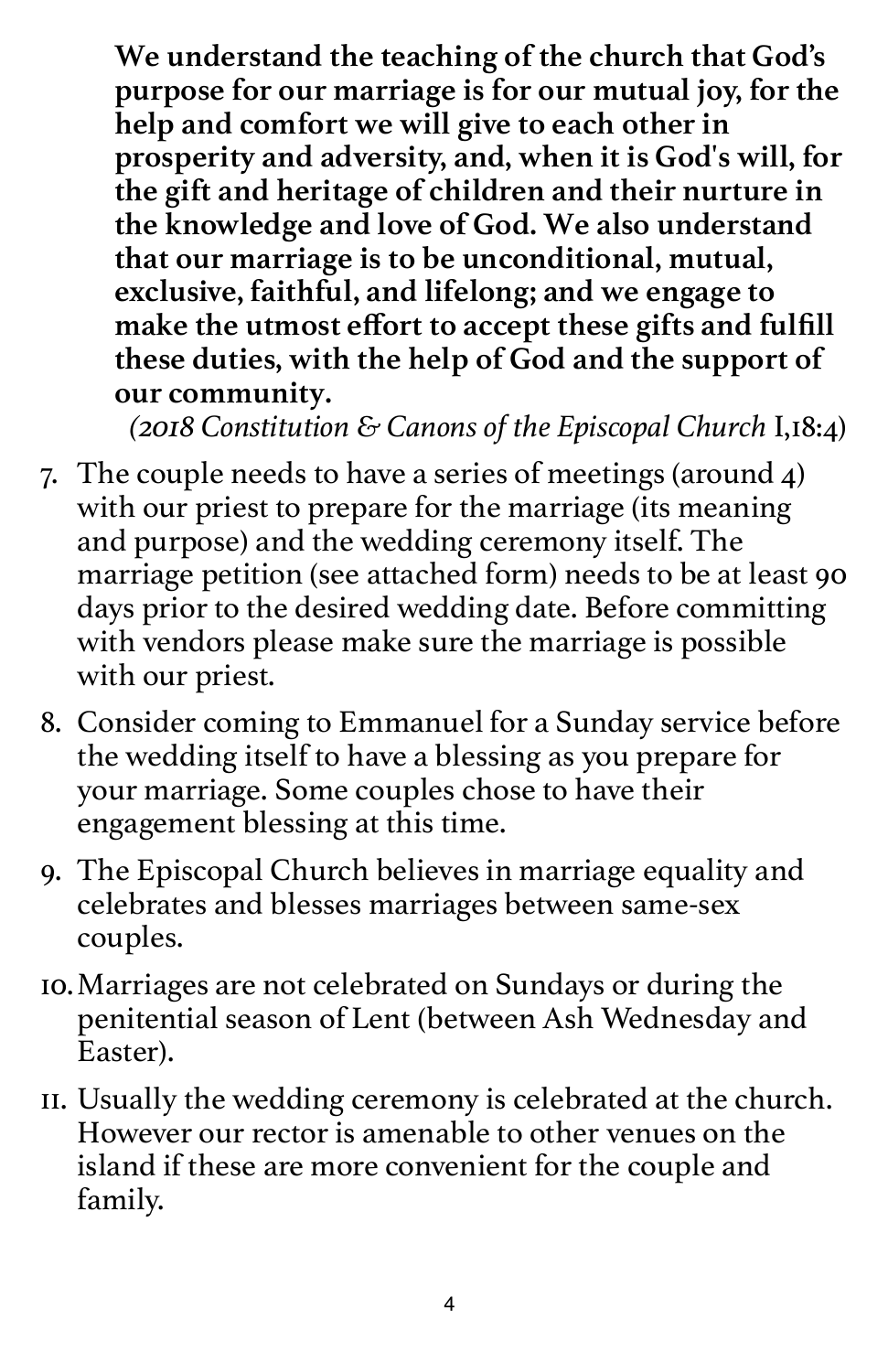12. In the Episcopal Church, the intention of marriage is a lifelong commitment. However, we know that divorces do occur, in spite the best and most solemn intentions. The Episcopal Church allows the blessing of a second marriage. If this is your situation the priest will need to petition for a special [permission from the Bishop](https://resources.ecww.org/sites/default/files/resources/RemarriagePetitions_0.pdf) for this marriage. For third or fourth marriages, the Bishop requires counseling with a professional marriage counselor before granting the permission to bless a marriage. Be aware that this would require more preparation time.

# **THE CEREMONY**

The Episcopal Church has several marriage rituals that are found in the following services:

- 1. [Book of Common Prayer](https://www.episcopalchurch.org/files/book_of_common_prayer.pdf) (1979)
	- a) **The Celebration and Blessing of a Marriage** (pages 422-432). Traditional service.
	- b) **The Blessing of a Civil Marriage** (pages 433-434). This is a service for a couple that has already celebrated a civil marriage.
	- c) **An Order for Marriage** (pages 435-436). This is an outline for a couple that would like to adapt the traditional ceremony with lots of flexibility.
- b) *I Will Bless You and You Will Be a Blessing* (2015)
	- **a) The Witnessing and Blessing of a Lifelong Covenant.** A service for those who do not wish a civil marriage.
	- b) **The Witnessing and Blessing of a Marriage**. More contemporary and with gender inclusive language. Suitable especially for same-gender couples.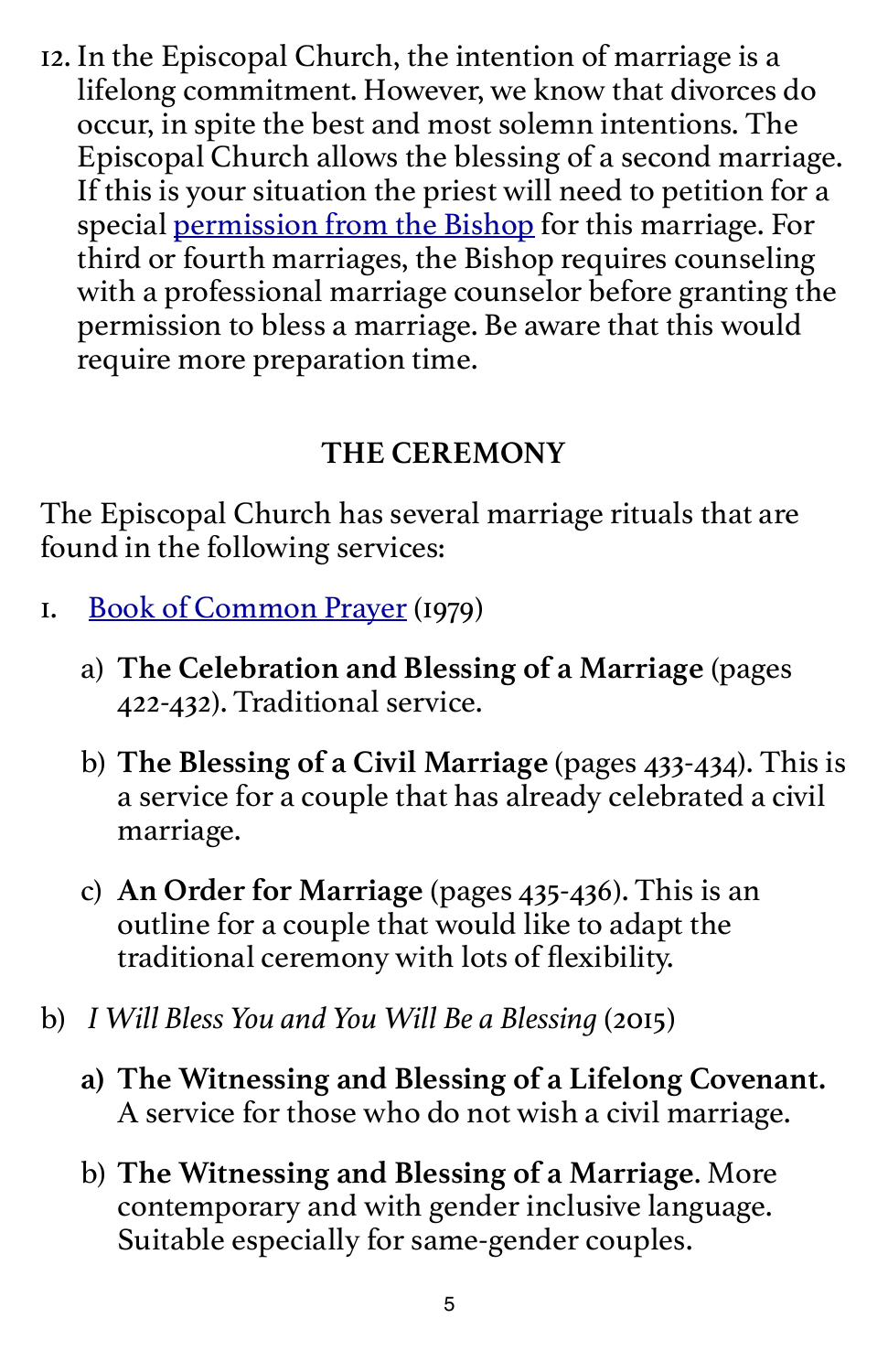c) **The Celebration and Blessing of a Marriage.** This is the same ritual as the traditional version from the Book of Common Prayer but with gender inclusive language.

Also, any current marriage ritual from another church which is part of the Anglican Communion would be possible. For example the Church of England, The Anglican Church in New Zealand, The Anglican Church of Canada, and others.

Plan to discuss with our priest which ritual and adaptations would be appropriate for your wedding.

Please consider if you want Holy Communion to be part of the celebration or not.

There shall be present at least two adult witnesses for the solemnization of a marriage.

# **CHURCH DECORATIONS**

It is the responsibility of the couple to arrange for an altar flower arrangement that should not exceed 16 inches in height (in order not to cover the cross). This arrangement is considered a gift to the church and will remain for the Sunday Service. A note of this gift and a dedication sentence will be placed in the Sunday bulletin. Use of tacks and tape on the pews is not allowed.

Tossing of rose petals is not permitted inside the church, nor is rice, birdseed, or confetti allowed on church grounds. Rose petals tossed outside must be removed by the wedding party after the service.

No fireworks, Dream Lanterns, or sparklers are allowed by county laws and to protect our historic wooden building.

Aisle runner cloths are not available at the church.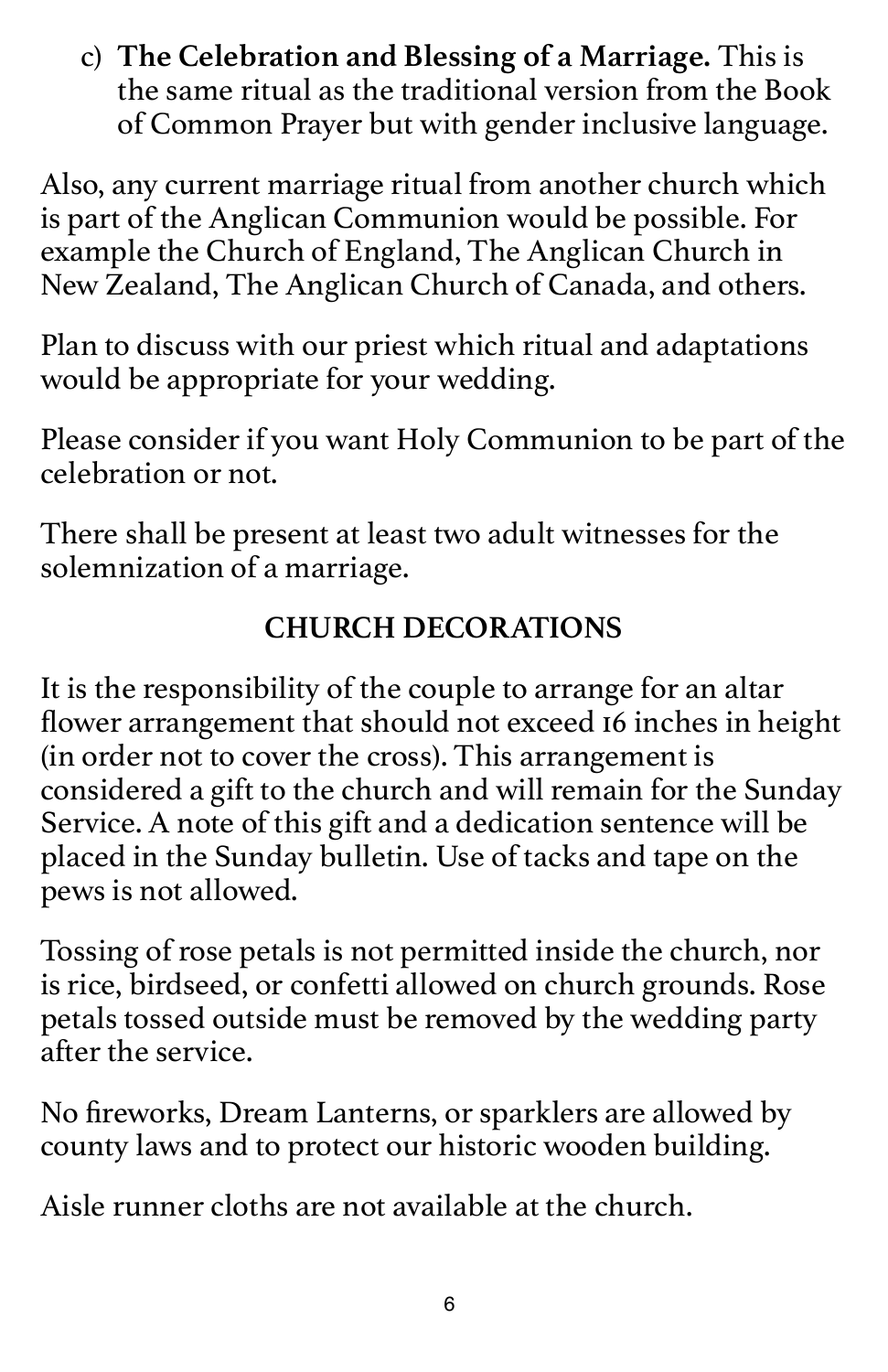A person designated by the couple will be responsible for removal of all personal items before leaving the buildings. We are not responsible for items left behind. The couple is also responsible for making certain that any gifts that arrive at the church are taken to the reception immediately following the ceremony.

#### **MUSIC AT THE WEDDING**

If the couple choses to have music in their wedding, for us in the Episcopal Church music used in all worship services, including a marriage, should be an offering for the glory of God and as a help to the people in their worship. The Organist of Emmanuel Episcopal Parish, Marianne Lewis [\(mariannejlewis3@gmail.com](mailto:mariannejlewis3@gmail.com)), will provide consultation regarding the possible choice of music suitable for a church wedding, if the couple choses to have music in their wedding. The final authority for music is with the Organist. The couple should contact the Organist as soon as possible or at least 90 days prior to the wedding to consult about the music. Arrangements for soloists and other musicians must be made in consultation with our Organist.

#### **Music Suggestions**

Air from Water Music **Handel** Allegro from Water Music Handel Arioso Bach Canon in D Pachelbel Hornpipe from Water Music Handel Jesu, Joy of Man's Desiring Bach La Rejouissance Handel Ode to Joy Beethoven Psalm 19 Marcello Rigaudon Campra Rondeau Mouret Sheep May Safely Graze Bach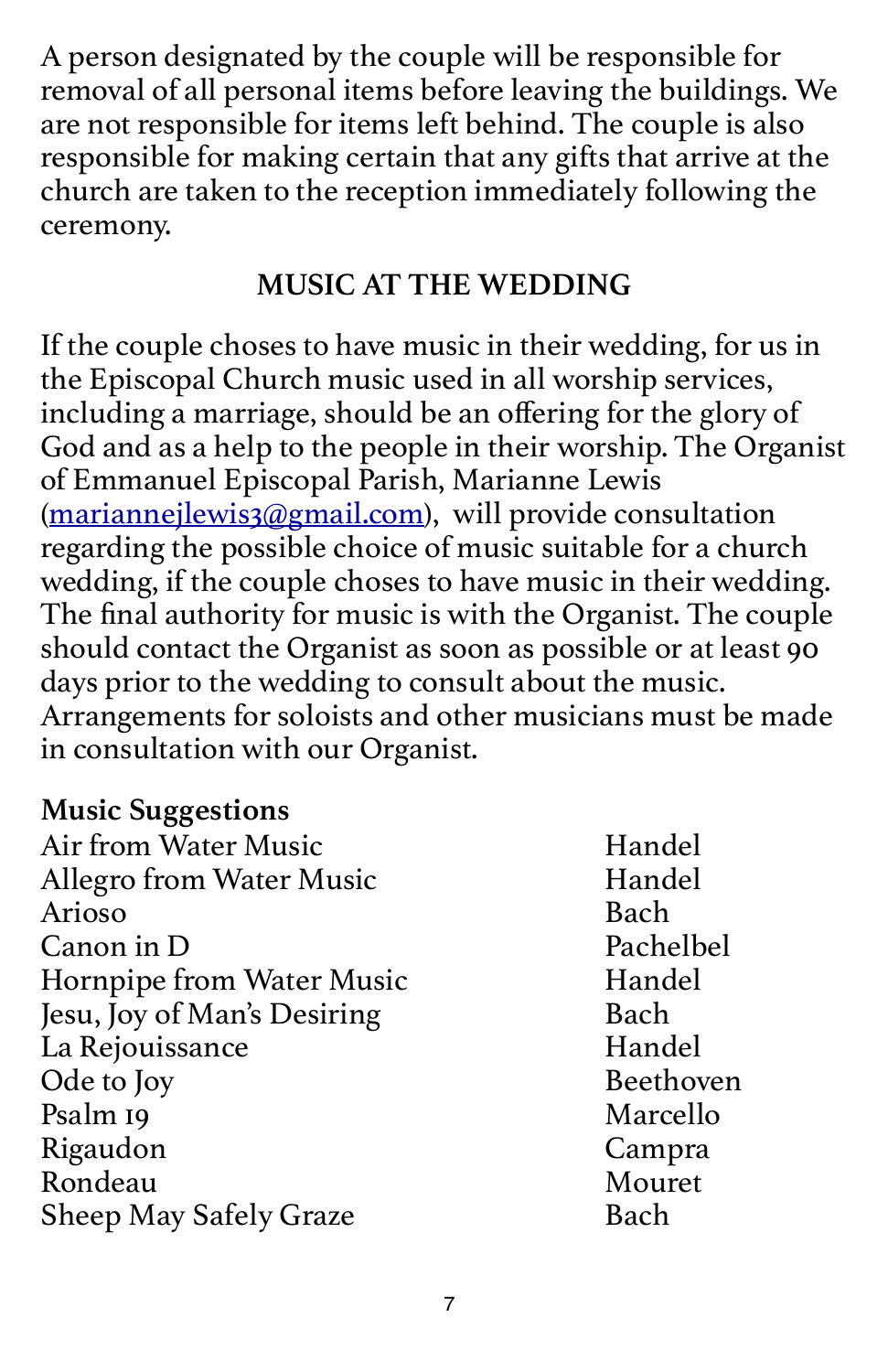Sleepers Awake Bach **Trumpet Tune** Trumpet Tune in C Major Johnson Trumpet Voluntary Stanley Voluntary in D Major Boyce Wedding March Mendelssohn Wedding March Wagner

## **PHOTOGRAPHY AT THE WEDDING**

Photographs are an important part of most weddings and Emmanuel Episcopal Parish is a particularly beautiful church, which adds to the quality of photographs. Holy Matrimony is a Sacrament and flash photos during the service are distracting and, therefore, inappropriate and prohibited during the wedding ceremony. Photographers are instructed not to be in the sanctuary area of the church and to be as unobtrusive as possible.

Videos of the wedding are allowed and should be set-up to be unobtrusive during the service. All photographs must be completed 45 minutes before the beginning of the service in consideration of arriving guests. Arrangements for photography and videographer are the responsibility of the wedding party.

# **NO ALCOHOL OR SMOKING IN CHURCH GROUNDS**

Alcohol consumption is not permitted on the property (church, parish hall, parking areas, etc.) prior to the wedding by friends or members of the wedding party. Bringing alcohol to serve before the ceremony is not appropriate. Smoking is strictly prohibited within the buildings and on the church grounds.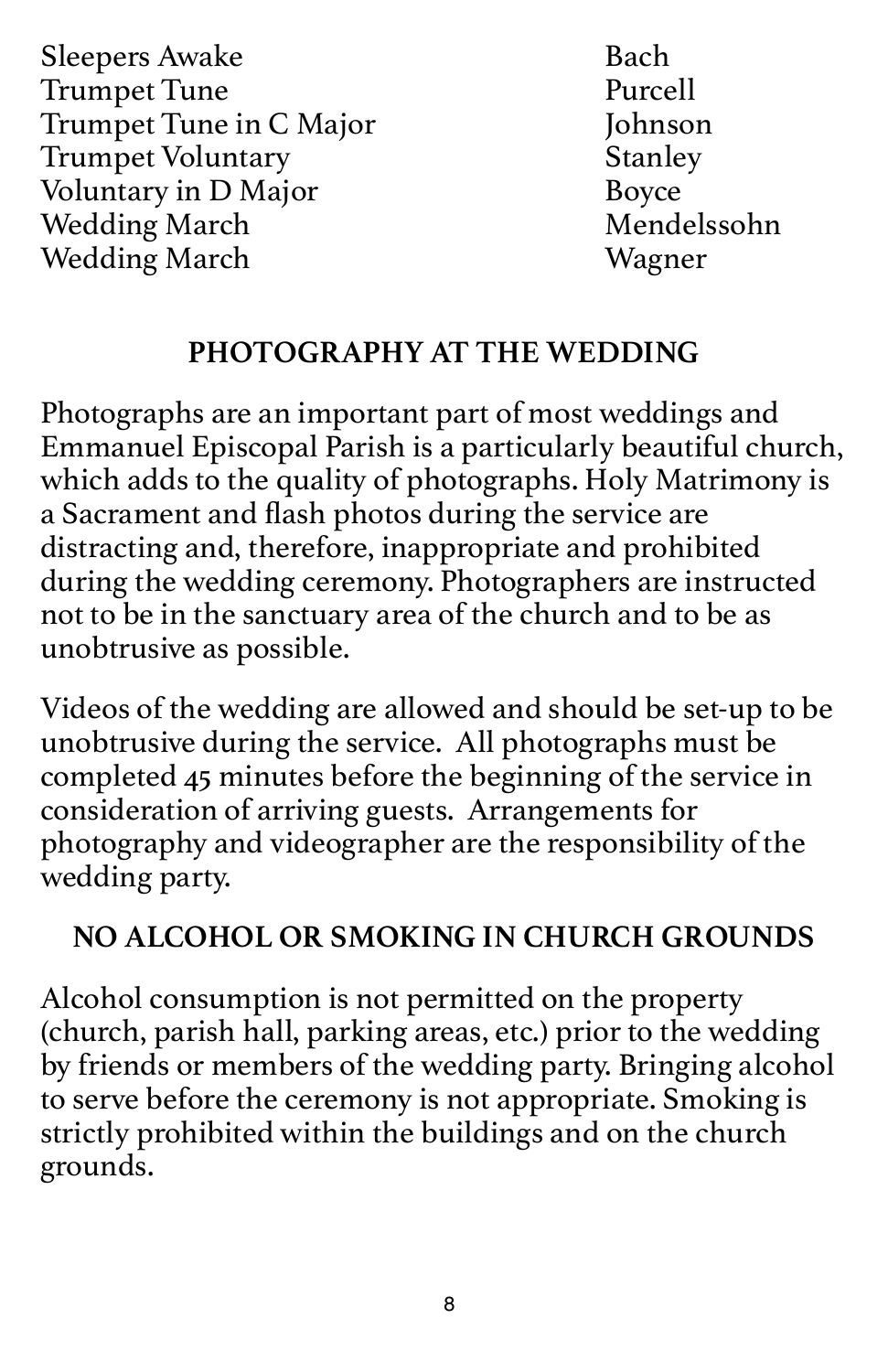If you are thinking of renting the parish hall for a reception, guidelines around alcohol will be provided by the parish office.

# **THE REHEARSAL**

Most weddings require a rehearsal to provide an opportunity for all of the participants to learn their parts of the service. It is a time for the priest to meet the wedding party and to prepare them for the Marriage Liturgy. The time for the rehearsal is set in consultation with the priest — usually the day before the wedding. All participants of the wedding party will attend the rehearsal. Rehearsals at Emmanuel Episcopal Parish typically last around 30 minutes.

# **WEDDING PROGRAMS**

Wedding programs (bulletins) can be printed at Emmanuel in a very simple manner. If the couple wants a more professionally done program please make sure our priest has seen the proof and made sure there are no errors in the program.

## **THE MARRIAGE LICENSE**

The couple is responsible for applying for the marriage license following the state requirements. Once obtained there is a three (3) day waiting period beginning the first day after you apply for your license and ending the third day following the date of application. You may not get married during this waiting period. We ask at Emmanuel to have this done at least two weeks prior to the ceremony. The License is valid for 60 days beginning on the 3rd day after application. For more information on state marriage license requirements, fees, and the online license application form, see: [www.sanjuanco.com/](http://www.sanjuanco.com/auditor/marriage.aspx) [auditor/marriage.aspx](http://www.sanjuanco.com/auditor/marriage.aspx)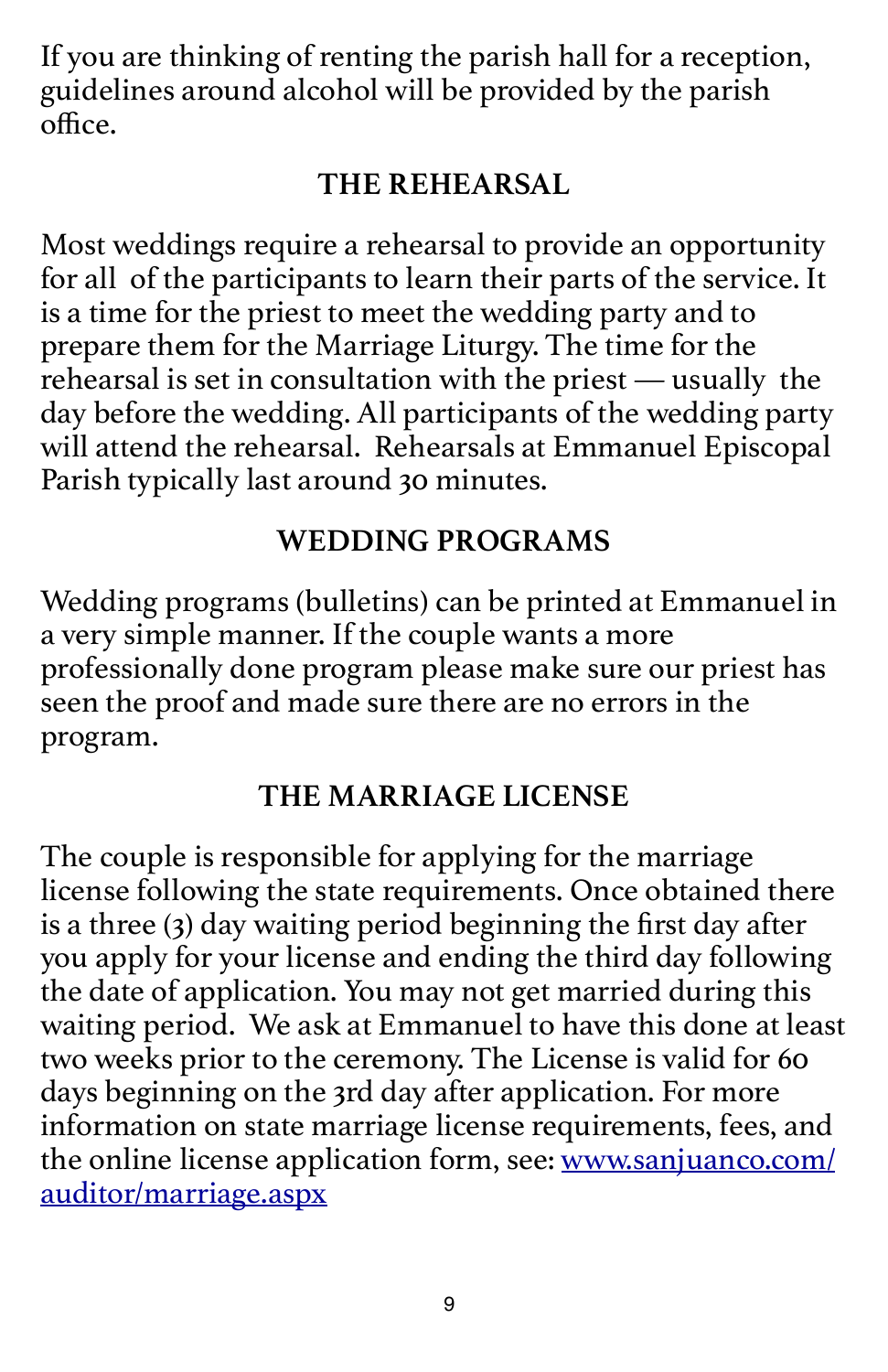Both applicants must be at least 18 years of age or older and must have a current photo ID as proof of age. We do not encourage marriages in which one of the applicants is not at least 18 years of age. Witnesses to the marriage must also be at least 18 years of age.

#### **VENDORS**

If you are searching for vendors to assist you with flowers, rentals, caterers, reception halls, photographers, please see the wedding page of the Orcas Chamber of Commerce: [https://](https://orcasislandchamber.com/web-category/category/weddings/) [orcasislandchamber.com/web-category/category/weddings/](https://orcasislandchamber.com/web-category/category/weddings/)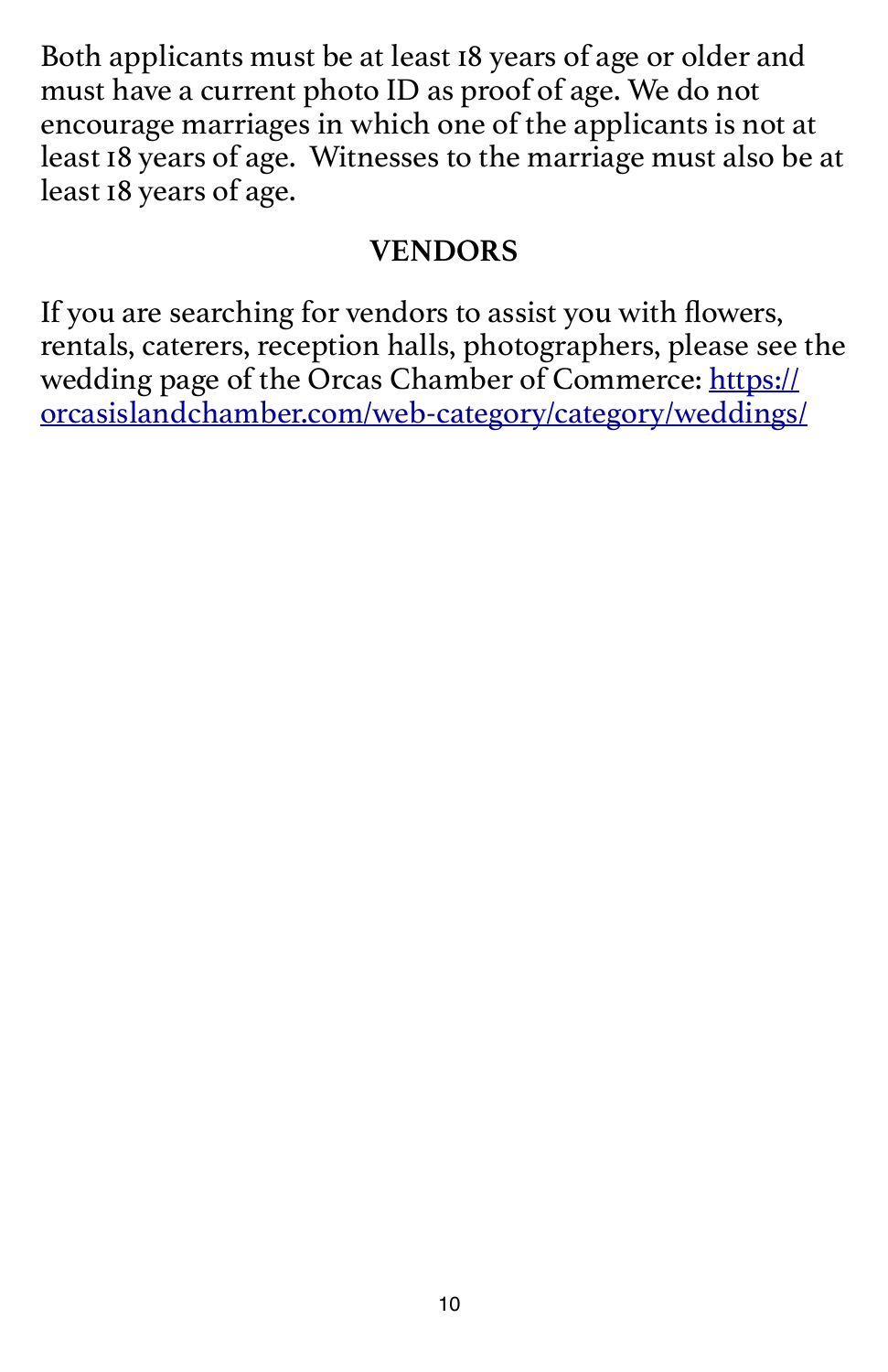# **FEES**

Fees are established by the church board (vestry) and reflect costs for the parish. These fees were approved in January of 2018. All fees related to the wedding must be paid in full at least 30 days prior to the ceremony. If the amount of the fees are a financial hardship for the couple, they should discuss this with the Priest at the initial conference. Pledging and active members of Emmanuel have reduced fees.

#### **\$800 Wedding preparation and ceremony on church grounds**

Use of church or labyrinth. The payment for preparation and the use of the church and/or labyrinth, will reserve the date on the church calendar, and is due at the time of the facility booking. Make check out to Emmanuel Episcopal Parish. This is separate from any reception fees for the use of the parish hall.

#### **\$400 Wedding preparations and ceremony outside of church grounds**

Please check on the availability of the priest. Make check out to Emmanuel Episcopal Parish.

## **\$200 suggested minimum donation Offering for the poor**

It is a custom, as thanksgiving, to make a donation to the Benevolence Fund of the parish so our priest can assist people in need who come asking for help. A suggested amount is at least \$200. Checks made to Rector's Discretionary Fund.

#### **\$350 Organist** *(optional)*

Contact Marianne Lewis, organist, at 360-376-6831 or her email: [mariannejlewis3@gmail.com.](mailto:mariannejlewis3@gmail.com) The Organist is available for consultation concerning music for the service and will provide a wide range of musical choices acceptable in the church. If you are planning on having other musicians play, please contact Marianne with your proposal. Please contact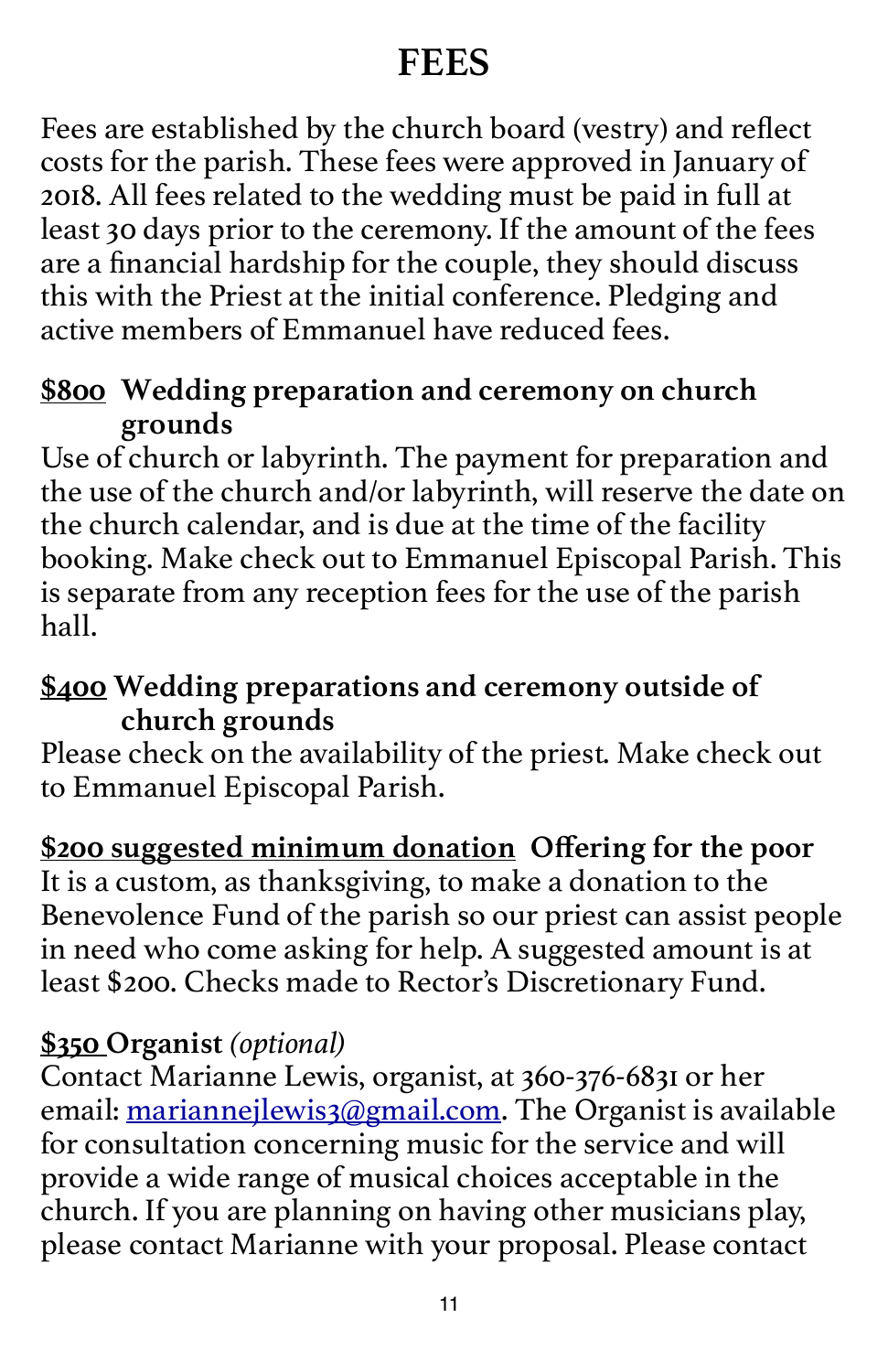her 90 days in advance of the wedding. If a soloist is hired, the payment is in addition to the organist fee. The check, payable to Marianne Lewis, is due 30 days prior to the wedding.

#### **\$1,500 Use of the Parish Hall for Wedding reception**

*(optional)* This is a separate fee. We only rent our space for weddings celebrated at Emmanuel. We do not rent our hall for receptions of non-church weddings. The rental fee for the use of the Parish Hall for the reception includes all day usage of the hall, including the kitchen and usually the day before to set up the locale. Please note that additional fees may be charged to cover the cost of broken or missing items in the Parish Hall. The seating capacity of the Parish Hall is 81 (9 tables with 9 chairs each). The church has 12 long tables, 12 round tables and 120 chairs. The reception will conclude by 10 p.m. and the parish hall will be closed. Please speak with the office staff for more information on liability insurance, cleaning, alcohol permits, and food services.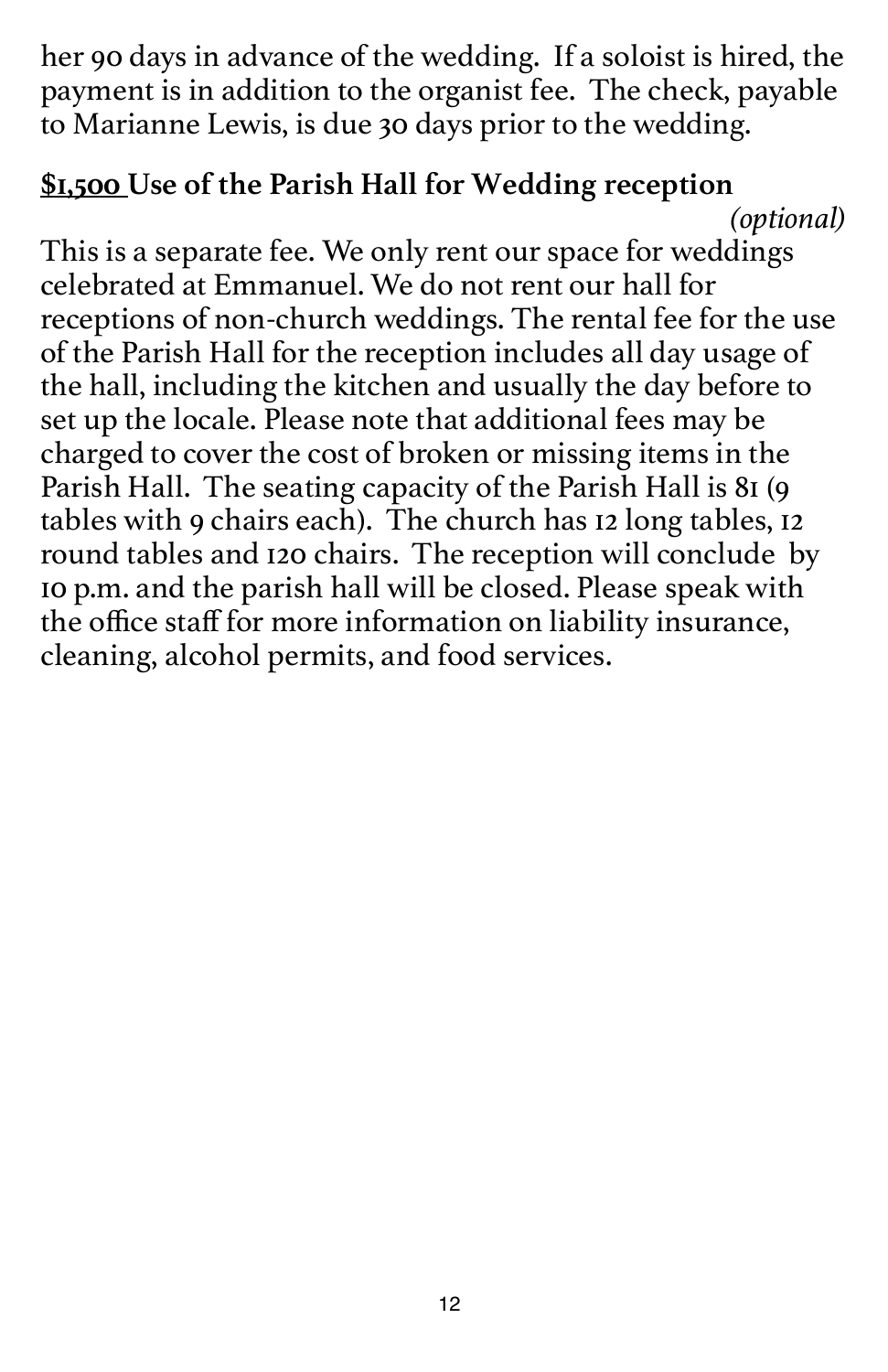#### **POSTSCRIPT**

The day of marriage is just the beginning of a new phase in the life of a couple: the start of a new life empowered by the grace of God. We do not take marriage lightly but as a sacred commitment between two persons made before their families, their friends, and God. It is our prayer that the life begun at Emmanuel Episcopal Parish will be a life lived in the knowledge of the love of God and a profound awareness of unending love. The Church celebrates the mutual love between two loving adults and proclaims that God blesses and sustains this relationship. May the blessings of God be upon you always:

*God of abundance: assist by your grace those whose covenant of love and fidelity we will witness on their wedding day. Grant them your protection, that with firm resolve they may honor and keep the vows they will make; through Jesus Christ our Savior, who lives and reigns with you in the unity of the Holy Spirit, one God, for ever and ever. Amen.*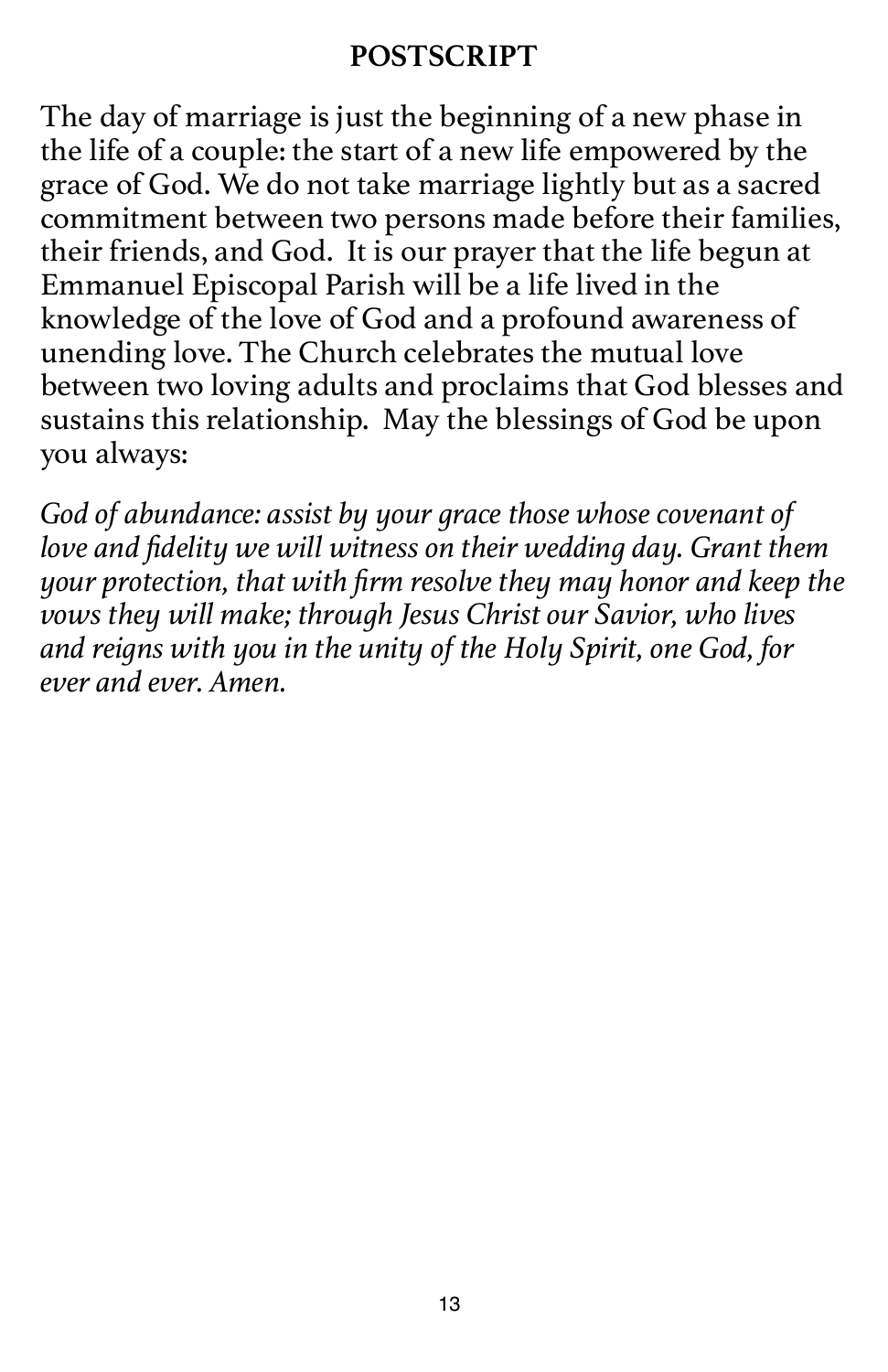## **CHECKLIST AND DUE DATES**

| Contact the church at least 90 days before the wedding day. |  |  |  |  |  |  |  |  |  |
|-------------------------------------------------------------|--|--|--|--|--|--|--|--|--|
|-------------------------------------------------------------|--|--|--|--|--|--|--|--|--|

- Having received and read these Church Wedding Policies at Emmanuel, decide if Emmanuel is a good fit for your wedding.
- Fill out the <u>Wedding Application Form</u> and send it to the priest.
- Send the church's fees to reserve the date on the church calendar. If not reserved, the day and time can be given to another couple who reserves the space.

Contact the priest to schedule a first meeting.

Contact the organist to discuss music.

If Parish Hall is requested for the reception please contact the office staff as soon as possible and follow the policies for reception rentals.

One month before the wedding, pay any other fees due: like the Organist or parish hall reception.

Obtain the marriage license and make sure it is brought to the wedding rehearsal.

- Day of Rehearsal, give the offering for the poor to the priest. Remember this is a donation to the benevolence fund of the parish to assist those in need and a check should be made out to: *Rector's Benevolence Fund* not to the priest.
	- Wedding Day. Congratulations.